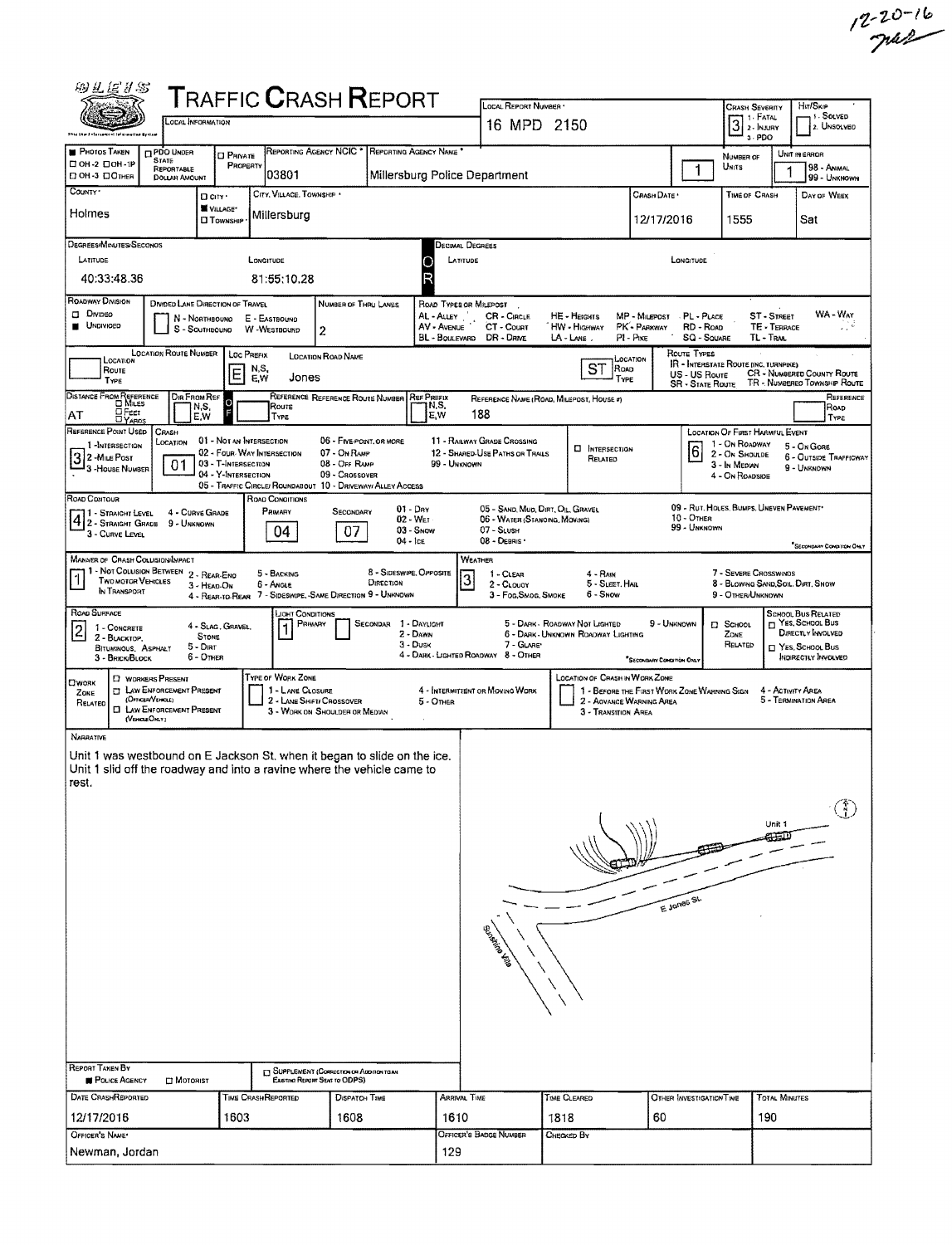| Unit<br>LOCAL REPORT NUMBER<br>16 MPD 2150<br>OWNER NAME: LAST, FIRST, MIDDLE ( C) SAME AS DRIVER )<br>OWNER PHONE NUMBER<br>UNIT NUMBER<br>Damage Area<br><b>DAMAGE SCALE</b><br>FRONT<br>Malone, Jazmen, Eljaine<br>330-942-7006<br> 4<br>OWNER ADDRESS: CITY, STATE, ZIP<br><b>CISAME AS DRIVER</b> )<br>1 - NONE<br>647 Madison Ave., Akron, OH, 44320<br>2 - MINOR<br>LP STATE LICENSE PLATE NUMBER<br>VEHICLE DENTIFICATION NUMBER<br># Occupants<br>d<br>ם<br>OН<br>GVM8804<br>4T1BF18B3WU232799<br>2<br>3 - FUNCTIONAL<br><b>VEHICLE YEAR</b><br>VEHICLE COLOR<br><b>VEHICLE MAKE</b><br><b>VEHICLE MODEL</b><br>4 - DISABLING<br>1998<br>WHI<br>Tovota<br>Camry<br>ם<br>α.<br>INSURANCE COMPANY<br>Proof of<br>POLICY NUMBER<br>Toweo By<br>н<br>9 - UNKNOWN<br><b>NSURANCE</b><br>11-34-008802011<br>Riggs Towing<br>J Robinson Agency<br>SHOWN<br>CARRIER NAME, ADDRESS, CITY, STATE, ZIP<br><b>CARRIER PHONE</b><br>US DOT<br>VEHICLE WEIGHT GVWFVGCWR<br>Cargo Body Type<br>TRAFFICWAY DESCRIPTION<br>01 - No CARGO BODY TYPE/NOT APPLICABL 09 - POLE<br>1 1 - Two Way, Not Divided<br>1 - LESS THAN OR EQUAL TO 10x LBS<br>01<br>02 - Busi Van (9-15 Seats, Inc Driver)<br>10 - CARGD TANK<br>2 - Two-Way, NOT DIVIDED, CONTINUOUS LEFT TURN LANE<br>2 - 10,001 To 26,000x Les<br>HM PLACARD ID NO.<br>03 - Bus (16+ Seats, Inc DRIVER)<br>11 - FLAT BED<br>3 - Two-Way, Divideo, Unprotected (Painted or Grass >4FT.) Media<br>3 - MORE THAN 26,000x LBS<br>04 - VEHICLE TOWING ANOTHER VEHICLE<br>12 - Duwe<br>4 - Two-WAY, DIVIDED, POSITIVE MEDIAN BARRIER<br>05 - LOGGING<br>13 - CONCRETE MIXER<br>5 - ONE-WAY TRAFFICWAY<br>06 - INTERMDDAL CONTAINER CHASIS<br>HAZAROOUS MATERIAL<br>14 - AUTO TRANSPORTER<br><b>HM CLASS</b><br>07 - CARGO VAN/ENCLOSED BDX<br><b>IT RELATED</b><br>15 - GARBAGE / REFUSE<br><b>El Hir / Skip Unit</b><br>NUMBER<br>08 - GRAIN, CHIPS, GRAVEL<br>99 - OTHER/UNKNOWN<br>NON-MOTORIST LOCATION PRIOR TO IMPACT<br>TYPE OF USE<br>UNIT TYPE<br>01 - INTERSECTION - MARKEO CROSSWAL<br>Passenger Vehicles (less than 9 passengers. Med/Heavy Trucks or Combo Units > 10x les Bus/Van/Limo(9 or More Including Driver)<br>1<br>03<br>02 - INTERSECTION - NO CROSSWALK<br>13 - SINGLE UNIT TRUCK OR VAN 2AXLE, 6 TIRES 21 - BUS/VAN (9-15 SEATS, INC DAVER)<br>01 Sub COMPACT<br>03 - INTERSECTION OTHER<br>02 - COMPACT<br>1 - PERSONAL<br>22 - Bus (15+ Sears, Inc Driver)<br>14 - SINGLE UNIT TRUCK: 3+ AXLES<br>04 - MIDBLOCK - MARKED CROSSWALK<br>99 - UNKNOWN 03 - MID SIZE<br>Non-Mororian<br>15 - SINGLE UNIT TRUCK / TRAILER<br>2 - Сомменсил<br>05 - TRAVEL LANE - OTHER LOCATION<br>OR HIT/SKIP<br>04 FULL SIZE<br>23 - ANIMAL WITH RIDER<br>06 - BICYCLE LANE<br>16 - TRUCK/TRACTOR (BOBTAL)<br>05 - MINIVAN<br>3 - GOVERNMENT<br>24 - ANIMAL WITH BUGGY, WAGON, SURREY<br>07 - SHOULDER/ROADSIDE<br>17 - TRACTOR/SEMI-TRAILER<br>06 - SPDRT UTILITY VEHICLE<br>25 - BICYCLE/PEDACYCLIST<br>18 - TRACTOR/DOUBLE<br>08 - SIDEWALK<br>07 - Proxue<br>26 - Pedestrian/Skater<br><b>19 - TRACTOR/TRIPLES</b><br>09 - MEDIAN CROSSING ISLAND<br>$08 - V_{AN}$<br><b>DIN EMERGENCY</b><br>20 - OTHER MEDIMEANY VEHICLE<br>27 - OTHER NON-MOTORIST<br>10 - DRIVE WAY ACCESS<br>09 - MOTORCYCLE<br>RESPONSE<br>11 - Shared Use Path or Trail<br>10 - Motorized Bicycle<br>12 - NON-TRAFFICWAY AREA<br>HASHM PLACARD<br>11 - SNOWMOBRE/ATV<br>99 - OTHER/UNKNOWN<br>12 - OTHER PASSENGER VEHICLE<br>SPECIAL FUNCTION 01 - NONE<br>09 - AMBULANCE<br>17 - FARM VEHICLE<br>ACTION<br><b>MOST DAMAGED AREA</b><br>$02 - TAX$<br>18 - FARM EQUIPMENT<br>$10 -$ Figs.<br>08 - LEFT SIDE<br>99 - UNKNOWN<br>01 - NONE<br>1 - NON- CONTACT<br>3 2 - Non-Contact<br>2 - Non-Collision<br>03<br>01<br>03 - RENTAL TRUCK (OVER 10K LBS)<br>19 - MOTORHOME<br>11 - HIGHWAY/MAINTENANCE<br>02 - CENTER FRONT<br>09 - LEFT FRONT<br>20 - GOLF CART<br>04 - Bus - School (Public or Private) 12 - Military<br>03 - RIGHT FRONT<br>10 - TOP AND WINDOWS<br>$3 -$ STRIKING<br>$21 -$ Train<br>05 - Bus - Transit<br><b>IMPACT ARE 04 - RIGHT SIDE</b><br>13 - PoLice<br>11 - UNDERCARRIAGE<br>4 - STRUCK<br>06 - Bus - Charter<br>22 - OTHER (EXPLANIN NAPRAITNE)<br>05 - RIGHT REAR<br>14 - Pusuc UTILITY<br>12 LOAD/TRAILER<br>5 - STRIKNG/STRUCK<br>03<br>07 - Bus - SHUTTLE<br>06 - REAR CENTER<br>15 - OTHER GOVERNMENT<br>13 - TOTAL (ALL AREAS)<br>9 - UNKNOWN<br>08 - Bus - OTHER<br>07 - LEFT REAR<br>16 - CONSTRUCTION EOIP.<br>14 - Отнен<br>PRE-CRASH ACTIONS<br>MOTORIST<br>Non-Motorist<br>01<br>15 - ENTERING OR CROSSING SPECIFIED LOCATIO<br>21 - OTHER NON-MOTORIST ACTION<br>01 - STRAIGHT AHEAD<br>07 - MAKING U-TURN<br>13 - NEGOTIATING A CURVE<br>16 - WALKING, RUMNING, JOGGING, PLAYING, CYCLING<br>14 - OTHER MOTORIST ACTIO<br>08 - ENTERING TRAFFIC LANE<br>02 BACKING<br>03 - CHANGING LANES<br>09 - LEAVING TRAFFIC LANE<br>17 - WORKING<br>99 - UNKNOWN<br>04 - OVERTAKING/PASSING<br>18 - PUSHING VEHICLE<br>10 - PARKED<br>05 - MAKING RIGHT TURN<br>19 - APPROACHING OR LEAVING VEHICLE<br>11 - SLOWING OR STOPPED IN TRAFFIC<br>06 - MAKING LEFT TURN<br>20 - STANDING<br>12 - DRIVERLESS<br><b>VEHICLE DEFECTS</b><br><b>CONTRIBUTING CIRCUMSTANCE</b><br>NON-MOTORIST<br>PRIMARY<br><b>MOTORIST</b><br>01 - TURN SIGNALS<br>22 - NONE<br>$01 - None$<br>11 - IMPROPER BACKING<br>02 - HEAD LAMPS<br>17<br>02 - FAILURE TO YIELD<br>23 - IMPROPER CROSSING<br>12 - IMPROPER START FROM PARKED POSITION<br>03 - TAIL LAMPS<br>03 - RAN RED LIGHT<br>13 - Stopped or Parked Illegally<br>24 - DARTING<br>04 - BRAKES<br>04 - RAN STOP SIGN<br>14 - OPERATING VEHICLE IN NEGLIGENT MANNER<br>25 - LYING AND/OR LLEGALLY IN ROADWAY<br>05 - STEERING<br>05 - Exceeded Speed Limit<br>SECONDARY<br>15 - Swering to Avoid (Due to External Conditions)<br>26 - FALURE TO YIELD RIGHT OF WAY<br>06 - TIRE BLOWOUT<br>06 - UNSAPE SPEED<br>16 - Wrong Side/Wrong Way<br>27 - NOT VISIBLE (DARK CLOTHING)<br>07 - WORN OR SLICK TIRES<br>07 - IMPROPER TURN<br>17 - FALURE TO CONTROL<br>28 INATTENTME<br>08 - TRAILER EQUIPMENT DEFECTIVE<br>08 - LEFT OF CENTER<br>18 - VISION OBSTRUCTION<br>29 - FAILURE TO OBEY TRAFFIC SIGNS<br>09 - MOTOR TROUBLE<br>09 - FOLLOWED TOO CLOSELY/ACDA<br>19 - OPERATING DEFECTIVE EQUIPMENT<br>/SIGNALS/OFFICER<br>10 - DISABLED FROM PRIOR ACCIDENT<br>99 - UNKNOWN<br>10 - IMPROPER LANE CHANGE<br>20 - LOAD SHIFTING/FALLING/SPILLING<br>30 - WRONG SIDE OF THE ROAD<br>11 - OTHER DEFECTS<br>PASSING/OFF ROAD<br>21 - OTHER IMPROPER ACTION<br>31 - OTHER NON-MOTORIST ACTION<br><b>SEQUENCE OF EVENTS</b><br>NON COLUSION EVENTS<br>06 - EQUIPMENT FAILURE<br>10 - Cross Median<br>01 - OVERTURN/ROLLOVER<br>з<br>5<br>44<br>08<br>(BLOWN TIRE, BRAKE FAILURE, ETC)<br>02 - FIRE/EXPLOSION<br>11 - Cross Center Line<br>07 - SEPARATION OF UNITS<br>OPPOSITE DIRECTION OF TRAVEL<br>FIRST<br>03 - IMMERSION<br>Most<br>$\overline{\mathbf{c}}$<br>HARMFUL <sup>2</sup><br>99 - UNKNOWN<br>08 - RAN OFF ROAD RIGHT<br>04 - JACKKNIFE<br>12 - DOWNHEL RUNAWAY<br><b>HARMFUL</b><br>05 - CARGO/EQUIPMENT LOSS OR SHIFT 09 - RAN OFF ROAD LEFT<br>13 - OTHER NON-COLLISION<br>EVENT<br>EVENT<br>COLLISION WITH FIXED, OBJECT<br>COLLISION WITH PERSON, VEHICLE OR OBJECT NOT FIXED<br>25 - IMPACT ATTENUATORICRASH CUSHIDI83 - MEDIAN CABLE BARRIER<br>41 - OTHER POST, POLE<br>48 - TREE<br>21 - PARKEO MOTOR VEHICLE<br>25 - BRIDGE OVERHEAD STRUCTURE<br>34 - MEDWN GUARDRAIL BARRIER<br>49 - FIRE HYDRANT<br>14 - PEDESTRIAN<br>OR SUPPORT<br>27 - BRIDGE PIER OR ABUTMENT<br>42 - Culvert<br>50 - WORK ZONE MAINTENANCE<br>15 - PEDALCYCLE<br>22 - WORK ZONE MAINTENANCE EQUIPMENT<br>35 - MEDIAN CONCRETE BARRIER<br>43 - Cuna<br>16 - RAILWAY VEHICLE (TRAH, EMOINE)<br>23 - STRUCK BY FALLING, SHIFTING CARGO<br>28 - BRIDGE PARAPET<br>36 - Median Other Barrier<br>Equipment<br>44 - Опсн<br>29 - BRIDGE RAIL<br>37 - TRAFFIC SIGN POST<br>51 - WALL, BULDING, TUNNEL<br>17 - Animal - Farm<br>OR ANYTHING SET IN MOTION BY A<br>45 - EMBANKMENT<br>52 - Отнев Гіхер Овлест<br>18 - Animal Deer<br>30 - GUARDRAIL FACE<br>38 - Overhead Sign Post<br><b>MOTOR VEHICLE</b><br>39 - Light/Luminaries Support<br>46 - FENCE<br>19 - Anmal Other<br>31 - GUARDRAILEND<br>24 - OTHER MOVABLE OBJECT<br>20 - MOTOR VEHICLE IN TRANSPORT<br>40 - UTILITY POLE<br>47 - MALBOX<br>32 - PORTABLE BARRIER<br>POSTEO SPEED<br>UNIT SPEED<br>TRAFFIC CONTROL<br>Unit Direction<br>9 - Unknown<br>1 - North<br>5 - NORTHEAST<br>01 - No CONTROLS<br>07 - RAILROAD CROSSBUCKS<br>13 - CROSSWALK LINES<br>FROM<br>6 - NORTHWEST<br>20<br>35<br>То<br>$2 -$ South<br>01<br>4<br>02 - S TOP SIGN<br>08 - RAILROAD FLASHERS<br><b>14 - WALK/DON'T WALK</b><br>$3 - E$ AST<br>7 - SOUTHEAST<br>03 - YIELD SIGN<br>09 - RAILROAD GATES<br>15 - О тнев<br>4 - WEST<br>8 - SDUTHWEST<br>04 - TRAFFIC SIGNAL<br>10 - COSTRUCTION BARRICADE<br>16 - Not REPORTED<br>STATED<br>05 - TRAFFIC FLASHERS<br>11 - PERSON (FLAGGER, OFFICER<br><b>ESTIMATED</b><br>06 - SCHOOL ZONE<br>12 - PAVEMENT MARKINGS |  |  |  |  |  |  |  |  |  |  |  |  |  |  |  |  |  |  |  |  |
|-----------------------------------------------------------------------------------------------------------------------------------------------------------------------------------------------------------------------------------------------------------------------------------------------------------------------------------------------------------------------------------------------------------------------------------------------------------------------------------------------------------------------------------------------------------------------------------------------------------------------------------------------------------------------------------------------------------------------------------------------------------------------------------------------------------------------------------------------------------------------------------------------------------------------------------------------------------------------------------------------------------------------------------------------------------------------------------------------------------------------------------------------------------------------------------------------------------------------------------------------------------------------------------------------------------------------------------------------------------------------------------------------------------------------------------------------------------------------------------------------------------------------------------------------------------------------------------------------------------------------------------------------------------------------------------------------------------------------------------------------------------------------------------------------------------------------------------------------------------------------------------------------------------------------------------------------------------------------------------------------------------------------------------------------------------------------------------------------------------------------------------------------------------------------------------------------------------------------------------------------------------------------------------------------------------------------------------------------------------------------------------------------------------------------------------------------------------------------------------------------------------------------------------------------------------------------------------------------------------------------------------------------------------------------------------------------------------------------------------------------------------------------------------------------------------------------------------------------------------------------------------------------------------------------------------------------------------------------------------------------------------------------------------------------------------------------------------------------------------------------------------------------------------------------------------------------------------------------------------------------------------------------------------------------------------------------------------------------------------------------------------------------------------------------------------------------------------------------------------------------------------------------------------------------------------------------------------------------------------------------------------------------------------------------------------------------------------------------------------------------------------------------------------------------------------------------------------------------------------------------------------------------------------------------------------------------------------------------------------------------------------------------------------------------------------------------------------------------------------------------------------------------------------------------------------------------------------------------------------------------------------------------------------------------------------------------------------------------------------------------------------------------------------------------------------------------------------------------------------------------------------------------------------------------------------------------------------------------------------------------------------------------------------------------------------------------------------------------------------------------------------------------------------------------------------------------------------------------------------------------------------------------------------------------------------------------------------------------------------------------------------------------------------------------------------------------------------------------------------------------------------------------------------------------------------------------------------------------------------------------------------------------------------------------------------------------------------------------------------------------------------------------------------------------------------------------------------------------------------------------------------------------------------------------------------------------------------------------------------------------------------------------------------------------------------------------------------------------------------------------------------------------------------------------------------------------------------------------------------------------------------------------------------------------------------------------------------------------------------------------------------------------------------------------------------------------------------------------------------------------------------------------------------------------------------------------------------------------------------------------------------------------------------------------------------------------------------------------------------------------------------------------------------------------------------------------------------------------------------------------------------------------------------------------------------------------------------------------------------------------------------------------------------------------------------------------------------------------------------------------------------------------------------------------------------------------------------------------------------------------------------------------------------------------------------------------------------------------------------------------------------------------------------------------------------------------------------------------------------------------------------------------------------------------------------------------------------------------------------------------------------------------------------------------------------------------------------------------------------------------------------------------------------------------------------------------------------------------------------------------------------------------------------------------------------------------------------------------------------------------------------------------------------------------------------------------------------------------------------------------------------------------------------------------------------------------------------------------------------------------------------------------------------------------------------------------------------------------------------------------------------------------------------------------------------------------------------------------------------------------------------------------------------------------------------------------------------------------------------------------------------------------------------------------------------------------------------------------------------------------------------------------------------------------------------------------------------------------------------------------------------------------------------------------------------------------------------------------------------------------------------------------------------------------------------------------------------------------------------------------------------------------------------------------------------------------------------------------------------------------------------------------------------------------------------------------------------------------------------------------------------------------------------------------------------------------------------------------|--|--|--|--|--|--|--|--|--|--|--|--|--|--|--|--|--|--|--|--|
|                                                                                                                                                                                                                                                                                                                                                                                                                                                                                                                                                                                                                                                                                                                                                                                                                                                                                                                                                                                                                                                                                                                                                                                                                                                                                                                                                                                                                                                                                                                                                                                                                                                                                                                                                                                                                                                                                                                                                                                                                                                                                                                                                                                                                                                                                                                                                                                                                                                                                                                                                                                                                                                                                                                                                                                                                                                                                                                                                                                                                                                                                                                                                                                                                                                                                                                                                                                                                                                                                                                                                                                                                                                                                                                                                                                                                                                                                                                                                                                                                                                                                                                                                                                                                                                                                                                                                                                                                                                                                                                                                                                                                                                                                                                                                                                                                                                                                                                                                                                                                                                                                                                                                                                                                                                                                                                                                                                                                                                                                                                                                                                                                                                                                                                                                                                                                                                                                                                                                                                                                                                                                                                                                                                                                                                                                                                                                                                                                                                                                                                                                                                                                                                                                                                                                                                                                                                                                                                                                                                                                                                                                                                                                                                                                                                                                                                                                                                                                                                                                                                                                                                                                                                                                                                                                                                                                                                                                                                                                                                                                                                                                                                                                                                                                                                                                                                                                                                                                                                                                                                                                                                                                                                                                                                                                                                                                                                                                                                                                                                                                                                                                               |  |  |  |  |  |  |  |  |  |  |  |  |  |  |  |  |  |  |  |  |
|                                                                                                                                                                                                                                                                                                                                                                                                                                                                                                                                                                                                                                                                                                                                                                                                                                                                                                                                                                                                                                                                                                                                                                                                                                                                                                                                                                                                                                                                                                                                                                                                                                                                                                                                                                                                                                                                                                                                                                                                                                                                                                                                                                                                                                                                                                                                                                                                                                                                                                                                                                                                                                                                                                                                                                                                                                                                                                                                                                                                                                                                                                                                                                                                                                                                                                                                                                                                                                                                                                                                                                                                                                                                                                                                                                                                                                                                                                                                                                                                                                                                                                                                                                                                                                                                                                                                                                                                                                                                                                                                                                                                                                                                                                                                                                                                                                                                                                                                                                                                                                                                                                                                                                                                                                                                                                                                                                                                                                                                                                                                                                                                                                                                                                                                                                                                                                                                                                                                                                                                                                                                                                                                                                                                                                                                                                                                                                                                                                                                                                                                                                                                                                                                                                                                                                                                                                                                                                                                                                                                                                                                                                                                                                                                                                                                                                                                                                                                                                                                                                                                                                                                                                                                                                                                                                                                                                                                                                                                                                                                                                                                                                                                                                                                                                                                                                                                                                                                                                                                                                                                                                                                                                                                                                                                                                                                                                                                                                                                                                                                                                                                                               |  |  |  |  |  |  |  |  |  |  |  |  |  |  |  |  |  |  |  |  |
|                                                                                                                                                                                                                                                                                                                                                                                                                                                                                                                                                                                                                                                                                                                                                                                                                                                                                                                                                                                                                                                                                                                                                                                                                                                                                                                                                                                                                                                                                                                                                                                                                                                                                                                                                                                                                                                                                                                                                                                                                                                                                                                                                                                                                                                                                                                                                                                                                                                                                                                                                                                                                                                                                                                                                                                                                                                                                                                                                                                                                                                                                                                                                                                                                                                                                                                                                                                                                                                                                                                                                                                                                                                                                                                                                                                                                                                                                                                                                                                                                                                                                                                                                                                                                                                                                                                                                                                                                                                                                                                                                                                                                                                                                                                                                                                                                                                                                                                                                                                                                                                                                                                                                                                                                                                                                                                                                                                                                                                                                                                                                                                                                                                                                                                                                                                                                                                                                                                                                                                                                                                                                                                                                                                                                                                                                                                                                                                                                                                                                                                                                                                                                                                                                                                                                                                                                                                                                                                                                                                                                                                                                                                                                                                                                                                                                                                                                                                                                                                                                                                                                                                                                                                                                                                                                                                                                                                                                                                                                                                                                                                                                                                                                                                                                                                                                                                                                                                                                                                                                                                                                                                                                                                                                                                                                                                                                                                                                                                                                                                                                                                                                               |  |  |  |  |  |  |  |  |  |  |  |  |  |  |  |  |  |  |  |  |
|                                                                                                                                                                                                                                                                                                                                                                                                                                                                                                                                                                                                                                                                                                                                                                                                                                                                                                                                                                                                                                                                                                                                                                                                                                                                                                                                                                                                                                                                                                                                                                                                                                                                                                                                                                                                                                                                                                                                                                                                                                                                                                                                                                                                                                                                                                                                                                                                                                                                                                                                                                                                                                                                                                                                                                                                                                                                                                                                                                                                                                                                                                                                                                                                                                                                                                                                                                                                                                                                                                                                                                                                                                                                                                                                                                                                                                                                                                                                                                                                                                                                                                                                                                                                                                                                                                                                                                                                                                                                                                                                                                                                                                                                                                                                                                                                                                                                                                                                                                                                                                                                                                                                                                                                                                                                                                                                                                                                                                                                                                                                                                                                                                                                                                                                                                                                                                                                                                                                                                                                                                                                                                                                                                                                                                                                                                                                                                                                                                                                                                                                                                                                                                                                                                                                                                                                                                                                                                                                                                                                                                                                                                                                                                                                                                                                                                                                                                                                                                                                                                                                                                                                                                                                                                                                                                                                                                                                                                                                                                                                                                                                                                                                                                                                                                                                                                                                                                                                                                                                                                                                                                                                                                                                                                                                                                                                                                                                                                                                                                                                                                                                                               |  |  |  |  |  |  |  |  |  |  |  |  |  |  |  |  |  |  |  |  |
|                                                                                                                                                                                                                                                                                                                                                                                                                                                                                                                                                                                                                                                                                                                                                                                                                                                                                                                                                                                                                                                                                                                                                                                                                                                                                                                                                                                                                                                                                                                                                                                                                                                                                                                                                                                                                                                                                                                                                                                                                                                                                                                                                                                                                                                                                                                                                                                                                                                                                                                                                                                                                                                                                                                                                                                                                                                                                                                                                                                                                                                                                                                                                                                                                                                                                                                                                                                                                                                                                                                                                                                                                                                                                                                                                                                                                                                                                                                                                                                                                                                                                                                                                                                                                                                                                                                                                                                                                                                                                                                                                                                                                                                                                                                                                                                                                                                                                                                                                                                                                                                                                                                                                                                                                                                                                                                                                                                                                                                                                                                                                                                                                                                                                                                                                                                                                                                                                                                                                                                                                                                                                                                                                                                                                                                                                                                                                                                                                                                                                                                                                                                                                                                                                                                                                                                                                                                                                                                                                                                                                                                                                                                                                                                                                                                                                                                                                                                                                                                                                                                                                                                                                                                                                                                                                                                                                                                                                                                                                                                                                                                                                                                                                                                                                                                                                                                                                                                                                                                                                                                                                                                                                                                                                                                                                                                                                                                                                                                                                                                                                                                                                               |  |  |  |  |  |  |  |  |  |  |  |  |  |  |  |  |  |  |  |  |
|                                                                                                                                                                                                                                                                                                                                                                                                                                                                                                                                                                                                                                                                                                                                                                                                                                                                                                                                                                                                                                                                                                                                                                                                                                                                                                                                                                                                                                                                                                                                                                                                                                                                                                                                                                                                                                                                                                                                                                                                                                                                                                                                                                                                                                                                                                                                                                                                                                                                                                                                                                                                                                                                                                                                                                                                                                                                                                                                                                                                                                                                                                                                                                                                                                                                                                                                                                                                                                                                                                                                                                                                                                                                                                                                                                                                                                                                                                                                                                                                                                                                                                                                                                                                                                                                                                                                                                                                                                                                                                                                                                                                                                                                                                                                                                                                                                                                                                                                                                                                                                                                                                                                                                                                                                                                                                                                                                                                                                                                                                                                                                                                                                                                                                                                                                                                                                                                                                                                                                                                                                                                                                                                                                                                                                                                                                                                                                                                                                                                                                                                                                                                                                                                                                                                                                                                                                                                                                                                                                                                                                                                                                                                                                                                                                                                                                                                                                                                                                                                                                                                                                                                                                                                                                                                                                                                                                                                                                                                                                                                                                                                                                                                                                                                                                                                                                                                                                                                                                                                                                                                                                                                                                                                                                                                                                                                                                                                                                                                                                                                                                                                                               |  |  |  |  |  |  |  |  |  |  |  |  |  |  |  |  |  |  |  |  |
|                                                                                                                                                                                                                                                                                                                                                                                                                                                                                                                                                                                                                                                                                                                                                                                                                                                                                                                                                                                                                                                                                                                                                                                                                                                                                                                                                                                                                                                                                                                                                                                                                                                                                                                                                                                                                                                                                                                                                                                                                                                                                                                                                                                                                                                                                                                                                                                                                                                                                                                                                                                                                                                                                                                                                                                                                                                                                                                                                                                                                                                                                                                                                                                                                                                                                                                                                                                                                                                                                                                                                                                                                                                                                                                                                                                                                                                                                                                                                                                                                                                                                                                                                                                                                                                                                                                                                                                                                                                                                                                                                                                                                                                                                                                                                                                                                                                                                                                                                                                                                                                                                                                                                                                                                                                                                                                                                                                                                                                                                                                                                                                                                                                                                                                                                                                                                                                                                                                                                                                                                                                                                                                                                                                                                                                                                                                                                                                                                                                                                                                                                                                                                                                                                                                                                                                                                                                                                                                                                                                                                                                                                                                                                                                                                                                                                                                                                                                                                                                                                                                                                                                                                                                                                                                                                                                                                                                                                                                                                                                                                                                                                                                                                                                                                                                                                                                                                                                                                                                                                                                                                                                                                                                                                                                                                                                                                                                                                                                                                                                                                                                                                               |  |  |  |  |  |  |  |  |  |  |  |  |  |  |  |  |  |  |  |  |
|                                                                                                                                                                                                                                                                                                                                                                                                                                                                                                                                                                                                                                                                                                                                                                                                                                                                                                                                                                                                                                                                                                                                                                                                                                                                                                                                                                                                                                                                                                                                                                                                                                                                                                                                                                                                                                                                                                                                                                                                                                                                                                                                                                                                                                                                                                                                                                                                                                                                                                                                                                                                                                                                                                                                                                                                                                                                                                                                                                                                                                                                                                                                                                                                                                                                                                                                                                                                                                                                                                                                                                                                                                                                                                                                                                                                                                                                                                                                                                                                                                                                                                                                                                                                                                                                                                                                                                                                                                                                                                                                                                                                                                                                                                                                                                                                                                                                                                                                                                                                                                                                                                                                                                                                                                                                                                                                                                                                                                                                                                                                                                                                                                                                                                                                                                                                                                                                                                                                                                                                                                                                                                                                                                                                                                                                                                                                                                                                                                                                                                                                                                                                                                                                                                                                                                                                                                                                                                                                                                                                                                                                                                                                                                                                                                                                                                                                                                                                                                                                                                                                                                                                                                                                                                                                                                                                                                                                                                                                                                                                                                                                                                                                                                                                                                                                                                                                                                                                                                                                                                                                                                                                                                                                                                                                                                                                                                                                                                                                                                                                                                                                                               |  |  |  |  |  |  |  |  |  |  |  |  |  |  |  |  |  |  |  |  |
|                                                                                                                                                                                                                                                                                                                                                                                                                                                                                                                                                                                                                                                                                                                                                                                                                                                                                                                                                                                                                                                                                                                                                                                                                                                                                                                                                                                                                                                                                                                                                                                                                                                                                                                                                                                                                                                                                                                                                                                                                                                                                                                                                                                                                                                                                                                                                                                                                                                                                                                                                                                                                                                                                                                                                                                                                                                                                                                                                                                                                                                                                                                                                                                                                                                                                                                                                                                                                                                                                                                                                                                                                                                                                                                                                                                                                                                                                                                                                                                                                                                                                                                                                                                                                                                                                                                                                                                                                                                                                                                                                                                                                                                                                                                                                                                                                                                                                                                                                                                                                                                                                                                                                                                                                                                                                                                                                                                                                                                                                                                                                                                                                                                                                                                                                                                                                                                                                                                                                                                                                                                                                                                                                                                                                                                                                                                                                                                                                                                                                                                                                                                                                                                                                                                                                                                                                                                                                                                                                                                                                                                                                                                                                                                                                                                                                                                                                                                                                                                                                                                                                                                                                                                                                                                                                                                                                                                                                                                                                                                                                                                                                                                                                                                                                                                                                                                                                                                                                                                                                                                                                                                                                                                                                                                                                                                                                                                                                                                                                                                                                                                                                               |  |  |  |  |  |  |  |  |  |  |  |  |  |  |  |  |  |  |  |  |
|                                                                                                                                                                                                                                                                                                                                                                                                                                                                                                                                                                                                                                                                                                                                                                                                                                                                                                                                                                                                                                                                                                                                                                                                                                                                                                                                                                                                                                                                                                                                                                                                                                                                                                                                                                                                                                                                                                                                                                                                                                                                                                                                                                                                                                                                                                                                                                                                                                                                                                                                                                                                                                                                                                                                                                                                                                                                                                                                                                                                                                                                                                                                                                                                                                                                                                                                                                                                                                                                                                                                                                                                                                                                                                                                                                                                                                                                                                                                                                                                                                                                                                                                                                                                                                                                                                                                                                                                                                                                                                                                                                                                                                                                                                                                                                                                                                                                                                                                                                                                                                                                                                                                                                                                                                                                                                                                                                                                                                                                                                                                                                                                                                                                                                                                                                                                                                                                                                                                                                                                                                                                                                                                                                                                                                                                                                                                                                                                                                                                                                                                                                                                                                                                                                                                                                                                                                                                                                                                                                                                                                                                                                                                                                                                                                                                                                                                                                                                                                                                                                                                                                                                                                                                                                                                                                                                                                                                                                                                                                                                                                                                                                                                                                                                                                                                                                                                                                                                                                                                                                                                                                                                                                                                                                                                                                                                                                                                                                                                                                                                                                                                                               |  |  |  |  |  |  |  |  |  |  |  |  |  |  |  |  |  |  |  |  |
|                                                                                                                                                                                                                                                                                                                                                                                                                                                                                                                                                                                                                                                                                                                                                                                                                                                                                                                                                                                                                                                                                                                                                                                                                                                                                                                                                                                                                                                                                                                                                                                                                                                                                                                                                                                                                                                                                                                                                                                                                                                                                                                                                                                                                                                                                                                                                                                                                                                                                                                                                                                                                                                                                                                                                                                                                                                                                                                                                                                                                                                                                                                                                                                                                                                                                                                                                                                                                                                                                                                                                                                                                                                                                                                                                                                                                                                                                                                                                                                                                                                                                                                                                                                                                                                                                                                                                                                                                                                                                                                                                                                                                                                                                                                                                                                                                                                                                                                                                                                                                                                                                                                                                                                                                                                                                                                                                                                                                                                                                                                                                                                                                                                                                                                                                                                                                                                                                                                                                                                                                                                                                                                                                                                                                                                                                                                                                                                                                                                                                                                                                                                                                                                                                                                                                                                                                                                                                                                                                                                                                                                                                                                                                                                                                                                                                                                                                                                                                                                                                                                                                                                                                                                                                                                                                                                                                                                                                                                                                                                                                                                                                                                                                                                                                                                                                                                                                                                                                                                                                                                                                                                                                                                                                                                                                                                                                                                                                                                                                                                                                                                                                               |  |  |  |  |  |  |  |  |  |  |  |  |  |  |  |  |  |  |  |  |
|                                                                                                                                                                                                                                                                                                                                                                                                                                                                                                                                                                                                                                                                                                                                                                                                                                                                                                                                                                                                                                                                                                                                                                                                                                                                                                                                                                                                                                                                                                                                                                                                                                                                                                                                                                                                                                                                                                                                                                                                                                                                                                                                                                                                                                                                                                                                                                                                                                                                                                                                                                                                                                                                                                                                                                                                                                                                                                                                                                                                                                                                                                                                                                                                                                                                                                                                                                                                                                                                                                                                                                                                                                                                                                                                                                                                                                                                                                                                                                                                                                                                                                                                                                                                                                                                                                                                                                                                                                                                                                                                                                                                                                                                                                                                                                                                                                                                                                                                                                                                                                                                                                                                                                                                                                                                                                                                                                                                                                                                                                                                                                                                                                                                                                                                                                                                                                                                                                                                                                                                                                                                                                                                                                                                                                                                                                                                                                                                                                                                                                                                                                                                                                                                                                                                                                                                                                                                                                                                                                                                                                                                                                                                                                                                                                                                                                                                                                                                                                                                                                                                                                                                                                                                                                                                                                                                                                                                                                                                                                                                                                                                                                                                                                                                                                                                                                                                                                                                                                                                                                                                                                                                                                                                                                                                                                                                                                                                                                                                                                                                                                                                                               |  |  |  |  |  |  |  |  |  |  |  |  |  |  |  |  |  |  |  |  |
|                                                                                                                                                                                                                                                                                                                                                                                                                                                                                                                                                                                                                                                                                                                                                                                                                                                                                                                                                                                                                                                                                                                                                                                                                                                                                                                                                                                                                                                                                                                                                                                                                                                                                                                                                                                                                                                                                                                                                                                                                                                                                                                                                                                                                                                                                                                                                                                                                                                                                                                                                                                                                                                                                                                                                                                                                                                                                                                                                                                                                                                                                                                                                                                                                                                                                                                                                                                                                                                                                                                                                                                                                                                                                                                                                                                                                                                                                                                                                                                                                                                                                                                                                                                                                                                                                                                                                                                                                                                                                                                                                                                                                                                                                                                                                                                                                                                                                                                                                                                                                                                                                                                                                                                                                                                                                                                                                                                                                                                                                                                                                                                                                                                                                                                                                                                                                                                                                                                                                                                                                                                                                                                                                                                                                                                                                                                                                                                                                                                                                                                                                                                                                                                                                                                                                                                                                                                                                                                                                                                                                                                                                                                                                                                                                                                                                                                                                                                                                                                                                                                                                                                                                                                                                                                                                                                                                                                                                                                                                                                                                                                                                                                                                                                                                                                                                                                                                                                                                                                                                                                                                                                                                                                                                                                                                                                                                                                                                                                                                                                                                                                                                               |  |  |  |  |  |  |  |  |  |  |  |  |  |  |  |  |  |  |  |  |
|                                                                                                                                                                                                                                                                                                                                                                                                                                                                                                                                                                                                                                                                                                                                                                                                                                                                                                                                                                                                                                                                                                                                                                                                                                                                                                                                                                                                                                                                                                                                                                                                                                                                                                                                                                                                                                                                                                                                                                                                                                                                                                                                                                                                                                                                                                                                                                                                                                                                                                                                                                                                                                                                                                                                                                                                                                                                                                                                                                                                                                                                                                                                                                                                                                                                                                                                                                                                                                                                                                                                                                                                                                                                                                                                                                                                                                                                                                                                                                                                                                                                                                                                                                                                                                                                                                                                                                                                                                                                                                                                                                                                                                                                                                                                                                                                                                                                                                                                                                                                                                                                                                                                                                                                                                                                                                                                                                                                                                                                                                                                                                                                                                                                                                                                                                                                                                                                                                                                                                                                                                                                                                                                                                                                                                                                                                                                                                                                                                                                                                                                                                                                                                                                                                                                                                                                                                                                                                                                                                                                                                                                                                                                                                                                                                                                                                                                                                                                                                                                                                                                                                                                                                                                                                                                                                                                                                                                                                                                                                                                                                                                                                                                                                                                                                                                                                                                                                                                                                                                                                                                                                                                                                                                                                                                                                                                                                                                                                                                                                                                                                                                                               |  |  |  |  |  |  |  |  |  |  |  |  |  |  |  |  |  |  |  |  |
|                                                                                                                                                                                                                                                                                                                                                                                                                                                                                                                                                                                                                                                                                                                                                                                                                                                                                                                                                                                                                                                                                                                                                                                                                                                                                                                                                                                                                                                                                                                                                                                                                                                                                                                                                                                                                                                                                                                                                                                                                                                                                                                                                                                                                                                                                                                                                                                                                                                                                                                                                                                                                                                                                                                                                                                                                                                                                                                                                                                                                                                                                                                                                                                                                                                                                                                                                                                                                                                                                                                                                                                                                                                                                                                                                                                                                                                                                                                                                                                                                                                                                                                                                                                                                                                                                                                                                                                                                                                                                                                                                                                                                                                                                                                                                                                                                                                                                                                                                                                                                                                                                                                                                                                                                                                                                                                                                                                                                                                                                                                                                                                                                                                                                                                                                                                                                                                                                                                                                                                                                                                                                                                                                                                                                                                                                                                                                                                                                                                                                                                                                                                                                                                                                                                                                                                                                                                                                                                                                                                                                                                                                                                                                                                                                                                                                                                                                                                                                                                                                                                                                                                                                                                                                                                                                                                                                                                                                                                                                                                                                                                                                                                                                                                                                                                                                                                                                                                                                                                                                                                                                                                                                                                                                                                                                                                                                                                                                                                                                                                                                                                                                               |  |  |  |  |  |  |  |  |  |  |  |  |  |  |  |  |  |  |  |  |
|                                                                                                                                                                                                                                                                                                                                                                                                                                                                                                                                                                                                                                                                                                                                                                                                                                                                                                                                                                                                                                                                                                                                                                                                                                                                                                                                                                                                                                                                                                                                                                                                                                                                                                                                                                                                                                                                                                                                                                                                                                                                                                                                                                                                                                                                                                                                                                                                                                                                                                                                                                                                                                                                                                                                                                                                                                                                                                                                                                                                                                                                                                                                                                                                                                                                                                                                                                                                                                                                                                                                                                                                                                                                                                                                                                                                                                                                                                                                                                                                                                                                                                                                                                                                                                                                                                                                                                                                                                                                                                                                                                                                                                                                                                                                                                                                                                                                                                                                                                                                                                                                                                                                                                                                                                                                                                                                                                                                                                                                                                                                                                                                                                                                                                                                                                                                                                                                                                                                                                                                                                                                                                                                                                                                                                                                                                                                                                                                                                                                                                                                                                                                                                                                                                                                                                                                                                                                                                                                                                                                                                                                                                                                                                                                                                                                                                                                                                                                                                                                                                                                                                                                                                                                                                                                                                                                                                                                                                                                                                                                                                                                                                                                                                                                                                                                                                                                                                                                                                                                                                                                                                                                                                                                                                                                                                                                                                                                                                                                                                                                                                                                                               |  |  |  |  |  |  |  |  |  |  |  |  |  |  |  |  |  |  |  |  |
|                                                                                                                                                                                                                                                                                                                                                                                                                                                                                                                                                                                                                                                                                                                                                                                                                                                                                                                                                                                                                                                                                                                                                                                                                                                                                                                                                                                                                                                                                                                                                                                                                                                                                                                                                                                                                                                                                                                                                                                                                                                                                                                                                                                                                                                                                                                                                                                                                                                                                                                                                                                                                                                                                                                                                                                                                                                                                                                                                                                                                                                                                                                                                                                                                                                                                                                                                                                                                                                                                                                                                                                                                                                                                                                                                                                                                                                                                                                                                                                                                                                                                                                                                                                                                                                                                                                                                                                                                                                                                                                                                                                                                                                                                                                                                                                                                                                                                                                                                                                                                                                                                                                                                                                                                                                                                                                                                                                                                                                                                                                                                                                                                                                                                                                                                                                                                                                                                                                                                                                                                                                                                                                                                                                                                                                                                                                                                                                                                                                                                                                                                                                                                                                                                                                                                                                                                                                                                                                                                                                                                                                                                                                                                                                                                                                                                                                                                                                                                                                                                                                                                                                                                                                                                                                                                                                                                                                                                                                                                                                                                                                                                                                                                                                                                                                                                                                                                                                                                                                                                                                                                                                                                                                                                                                                                                                                                                                                                                                                                                                                                                                                                               |  |  |  |  |  |  |  |  |  |  |  |  |  |  |  |  |  |  |  |  |
|                                                                                                                                                                                                                                                                                                                                                                                                                                                                                                                                                                                                                                                                                                                                                                                                                                                                                                                                                                                                                                                                                                                                                                                                                                                                                                                                                                                                                                                                                                                                                                                                                                                                                                                                                                                                                                                                                                                                                                                                                                                                                                                                                                                                                                                                                                                                                                                                                                                                                                                                                                                                                                                                                                                                                                                                                                                                                                                                                                                                                                                                                                                                                                                                                                                                                                                                                                                                                                                                                                                                                                                                                                                                                                                                                                                                                                                                                                                                                                                                                                                                                                                                                                                                                                                                                                                                                                                                                                                                                                                                                                                                                                                                                                                                                                                                                                                                                                                                                                                                                                                                                                                                                                                                                                                                                                                                                                                                                                                                                                                                                                                                                                                                                                                                                                                                                                                                                                                                                                                                                                                                                                                                                                                                                                                                                                                                                                                                                                                                                                                                                                                                                                                                                                                                                                                                                                                                                                                                                                                                                                                                                                                                                                                                                                                                                                                                                                                                                                                                                                                                                                                                                                                                                                                                                                                                                                                                                                                                                                                                                                                                                                                                                                                                                                                                                                                                                                                                                                                                                                                                                                                                                                                                                                                                                                                                                                                                                                                                                                                                                                                                                               |  |  |  |  |  |  |  |  |  |  |  |  |  |  |  |  |  |  |  |  |
|                                                                                                                                                                                                                                                                                                                                                                                                                                                                                                                                                                                                                                                                                                                                                                                                                                                                                                                                                                                                                                                                                                                                                                                                                                                                                                                                                                                                                                                                                                                                                                                                                                                                                                                                                                                                                                                                                                                                                                                                                                                                                                                                                                                                                                                                                                                                                                                                                                                                                                                                                                                                                                                                                                                                                                                                                                                                                                                                                                                                                                                                                                                                                                                                                                                                                                                                                                                                                                                                                                                                                                                                                                                                                                                                                                                                                                                                                                                                                                                                                                                                                                                                                                                                                                                                                                                                                                                                                                                                                                                                                                                                                                                                                                                                                                                                                                                                                                                                                                                                                                                                                                                                                                                                                                                                                                                                                                                                                                                                                                                                                                                                                                                                                                                                                                                                                                                                                                                                                                                                                                                                                                                                                                                                                                                                                                                                                                                                                                                                                                                                                                                                                                                                                                                                                                                                                                                                                                                                                                                                                                                                                                                                                                                                                                                                                                                                                                                                                                                                                                                                                                                                                                                                                                                                                                                                                                                                                                                                                                                                                                                                                                                                                                                                                                                                                                                                                                                                                                                                                                                                                                                                                                                                                                                                                                                                                                                                                                                                                                                                                                                                                               |  |  |  |  |  |  |  |  |  |  |  |  |  |  |  |  |  |  |  |  |
|                                                                                                                                                                                                                                                                                                                                                                                                                                                                                                                                                                                                                                                                                                                                                                                                                                                                                                                                                                                                                                                                                                                                                                                                                                                                                                                                                                                                                                                                                                                                                                                                                                                                                                                                                                                                                                                                                                                                                                                                                                                                                                                                                                                                                                                                                                                                                                                                                                                                                                                                                                                                                                                                                                                                                                                                                                                                                                                                                                                                                                                                                                                                                                                                                                                                                                                                                                                                                                                                                                                                                                                                                                                                                                                                                                                                                                                                                                                                                                                                                                                                                                                                                                                                                                                                                                                                                                                                                                                                                                                                                                                                                                                                                                                                                                                                                                                                                                                                                                                                                                                                                                                                                                                                                                                                                                                                                                                                                                                                                                                                                                                                                                                                                                                                                                                                                                                                                                                                                                                                                                                                                                                                                                                                                                                                                                                                                                                                                                                                                                                                                                                                                                                                                                                                                                                                                                                                                                                                                                                                                                                                                                                                                                                                                                                                                                                                                                                                                                                                                                                                                                                                                                                                                                                                                                                                                                                                                                                                                                                                                                                                                                                                                                                                                                                                                                                                                                                                                                                                                                                                                                                                                                                                                                                                                                                                                                                                                                                                                                                                                                                                                               |  |  |  |  |  |  |  |  |  |  |  |  |  |  |  |  |  |  |  |  |
|                                                                                                                                                                                                                                                                                                                                                                                                                                                                                                                                                                                                                                                                                                                                                                                                                                                                                                                                                                                                                                                                                                                                                                                                                                                                                                                                                                                                                                                                                                                                                                                                                                                                                                                                                                                                                                                                                                                                                                                                                                                                                                                                                                                                                                                                                                                                                                                                                                                                                                                                                                                                                                                                                                                                                                                                                                                                                                                                                                                                                                                                                                                                                                                                                                                                                                                                                                                                                                                                                                                                                                                                                                                                                                                                                                                                                                                                                                                                                                                                                                                                                                                                                                                                                                                                                                                                                                                                                                                                                                                                                                                                                                                                                                                                                                                                                                                                                                                                                                                                                                                                                                                                                                                                                                                                                                                                                                                                                                                                                                                                                                                                                                                                                                                                                                                                                                                                                                                                                                                                                                                                                                                                                                                                                                                                                                                                                                                                                                                                                                                                                                                                                                                                                                                                                                                                                                                                                                                                                                                                                                                                                                                                                                                                                                                                                                                                                                                                                                                                                                                                                                                                                                                                                                                                                                                                                                                                                                                                                                                                                                                                                                                                                                                                                                                                                                                                                                                                                                                                                                                                                                                                                                                                                                                                                                                                                                                                                                                                                                                                                                                                                               |  |  |  |  |  |  |  |  |  |  |  |  |  |  |  |  |  |  |  |  |
|                                                                                                                                                                                                                                                                                                                                                                                                                                                                                                                                                                                                                                                                                                                                                                                                                                                                                                                                                                                                                                                                                                                                                                                                                                                                                                                                                                                                                                                                                                                                                                                                                                                                                                                                                                                                                                                                                                                                                                                                                                                                                                                                                                                                                                                                                                                                                                                                                                                                                                                                                                                                                                                                                                                                                                                                                                                                                                                                                                                                                                                                                                                                                                                                                                                                                                                                                                                                                                                                                                                                                                                                                                                                                                                                                                                                                                                                                                                                                                                                                                                                                                                                                                                                                                                                                                                                                                                                                                                                                                                                                                                                                                                                                                                                                                                                                                                                                                                                                                                                                                                                                                                                                                                                                                                                                                                                                                                                                                                                                                                                                                                                                                                                                                                                                                                                                                                                                                                                                                                                                                                                                                                                                                                                                                                                                                                                                                                                                                                                                                                                                                                                                                                                                                                                                                                                                                                                                                                                                                                                                                                                                                                                                                                                                                                                                                                                                                                                                                                                                                                                                                                                                                                                                                                                                                                                                                                                                                                                                                                                                                                                                                                                                                                                                                                                                                                                                                                                                                                                                                                                                                                                                                                                                                                                                                                                                                                                                                                                                                                                                                                                                               |  |  |  |  |  |  |  |  |  |  |  |  |  |  |  |  |  |  |  |  |
|                                                                                                                                                                                                                                                                                                                                                                                                                                                                                                                                                                                                                                                                                                                                                                                                                                                                                                                                                                                                                                                                                                                                                                                                                                                                                                                                                                                                                                                                                                                                                                                                                                                                                                                                                                                                                                                                                                                                                                                                                                                                                                                                                                                                                                                                                                                                                                                                                                                                                                                                                                                                                                                                                                                                                                                                                                                                                                                                                                                                                                                                                                                                                                                                                                                                                                                                                                                                                                                                                                                                                                                                                                                                                                                                                                                                                                                                                                                                                                                                                                                                                                                                                                                                                                                                                                                                                                                                                                                                                                                                                                                                                                                                                                                                                                                                                                                                                                                                                                                                                                                                                                                                                                                                                                                                                                                                                                                                                                                                                                                                                                                                                                                                                                                                                                                                                                                                                                                                                                                                                                                                                                                                                                                                                                                                                                                                                                                                                                                                                                                                                                                                                                                                                                                                                                                                                                                                                                                                                                                                                                                                                                                                                                                                                                                                                                                                                                                                                                                                                                                                                                                                                                                                                                                                                                                                                                                                                                                                                                                                                                                                                                                                                                                                                                                                                                                                                                                                                                                                                                                                                                                                                                                                                                                                                                                                                                                                                                                                                                                                                                                                                               |  |  |  |  |  |  |  |  |  |  |  |  |  |  |  |  |  |  |  |  |
|                                                                                                                                                                                                                                                                                                                                                                                                                                                                                                                                                                                                                                                                                                                                                                                                                                                                                                                                                                                                                                                                                                                                                                                                                                                                                                                                                                                                                                                                                                                                                                                                                                                                                                                                                                                                                                                                                                                                                                                                                                                                                                                                                                                                                                                                                                                                                                                                                                                                                                                                                                                                                                                                                                                                                                                                                                                                                                                                                                                                                                                                                                                                                                                                                                                                                                                                                                                                                                                                                                                                                                                                                                                                                                                                                                                                                                                                                                                                                                                                                                                                                                                                                                                                                                                                                                                                                                                                                                                                                                                                                                                                                                                                                                                                                                                                                                                                                                                                                                                                                                                                                                                                                                                                                                                                                                                                                                                                                                                                                                                                                                                                                                                                                                                                                                                                                                                                                                                                                                                                                                                                                                                                                                                                                                                                                                                                                                                                                                                                                                                                                                                                                                                                                                                                                                                                                                                                                                                                                                                                                                                                                                                                                                                                                                                                                                                                                                                                                                                                                                                                                                                                                                                                                                                                                                                                                                                                                                                                                                                                                                                                                                                                                                                                                                                                                                                                                                                                                                                                                                                                                                                                                                                                                                                                                                                                                                                                                                                                                                                                                                                                                               |  |  |  |  |  |  |  |  |  |  |  |  |  |  |  |  |  |  |  |  |
|                                                                                                                                                                                                                                                                                                                                                                                                                                                                                                                                                                                                                                                                                                                                                                                                                                                                                                                                                                                                                                                                                                                                                                                                                                                                                                                                                                                                                                                                                                                                                                                                                                                                                                                                                                                                                                                                                                                                                                                                                                                                                                                                                                                                                                                                                                                                                                                                                                                                                                                                                                                                                                                                                                                                                                                                                                                                                                                                                                                                                                                                                                                                                                                                                                                                                                                                                                                                                                                                                                                                                                                                                                                                                                                                                                                                                                                                                                                                                                                                                                                                                                                                                                                                                                                                                                                                                                                                                                                                                                                                                                                                                                                                                                                                                                                                                                                                                                                                                                                                                                                                                                                                                                                                                                                                                                                                                                                                                                                                                                                                                                                                                                                                                                                                                                                                                                                                                                                                                                                                                                                                                                                                                                                                                                                                                                                                                                                                                                                                                                                                                                                                                                                                                                                                                                                                                                                                                                                                                                                                                                                                                                                                                                                                                                                                                                                                                                                                                                                                                                                                                                                                                                                                                                                                                                                                                                                                                                                                                                                                                                                                                                                                                                                                                                                                                                                                                                                                                                                                                                                                                                                                                                                                                                                                                                                                                                                                                                                                                                                                                                                                                               |  |  |  |  |  |  |  |  |  |  |  |  |  |  |  |  |  |  |  |  |
|                                                                                                                                                                                                                                                                                                                                                                                                                                                                                                                                                                                                                                                                                                                                                                                                                                                                                                                                                                                                                                                                                                                                                                                                                                                                                                                                                                                                                                                                                                                                                                                                                                                                                                                                                                                                                                                                                                                                                                                                                                                                                                                                                                                                                                                                                                                                                                                                                                                                                                                                                                                                                                                                                                                                                                                                                                                                                                                                                                                                                                                                                                                                                                                                                                                                                                                                                                                                                                                                                                                                                                                                                                                                                                                                                                                                                                                                                                                                                                                                                                                                                                                                                                                                                                                                                                                                                                                                                                                                                                                                                                                                                                                                                                                                                                                                                                                                                                                                                                                                                                                                                                                                                                                                                                                                                                                                                                                                                                                                                                                                                                                                                                                                                                                                                                                                                                                                                                                                                                                                                                                                                                                                                                                                                                                                                                                                                                                                                                                                                                                                                                                                                                                                                                                                                                                                                                                                                                                                                                                                                                                                                                                                                                                                                                                                                                                                                                                                                                                                                                                                                                                                                                                                                                                                                                                                                                                                                                                                                                                                                                                                                                                                                                                                                                                                                                                                                                                                                                                                                                                                                                                                                                                                                                                                                                                                                                                                                                                                                                                                                                                                                               |  |  |  |  |  |  |  |  |  |  |  |  |  |  |  |  |  |  |  |  |
|                                                                                                                                                                                                                                                                                                                                                                                                                                                                                                                                                                                                                                                                                                                                                                                                                                                                                                                                                                                                                                                                                                                                                                                                                                                                                                                                                                                                                                                                                                                                                                                                                                                                                                                                                                                                                                                                                                                                                                                                                                                                                                                                                                                                                                                                                                                                                                                                                                                                                                                                                                                                                                                                                                                                                                                                                                                                                                                                                                                                                                                                                                                                                                                                                                                                                                                                                                                                                                                                                                                                                                                                                                                                                                                                                                                                                                                                                                                                                                                                                                                                                                                                                                                                                                                                                                                                                                                                                                                                                                                                                                                                                                                                                                                                                                                                                                                                                                                                                                                                                                                                                                                                                                                                                                                                                                                                                                                                                                                                                                                                                                                                                                                                                                                                                                                                                                                                                                                                                                                                                                                                                                                                                                                                                                                                                                                                                                                                                                                                                                                                                                                                                                                                                                                                                                                                                                                                                                                                                                                                                                                                                                                                                                                                                                                                                                                                                                                                                                                                                                                                                                                                                                                                                                                                                                                                                                                                                                                                                                                                                                                                                                                                                                                                                                                                                                                                                                                                                                                                                                                                                                                                                                                                                                                                                                                                                                                                                                                                                                                                                                                                                               |  |  |  |  |  |  |  |  |  |  |  |  |  |  |  |  |  |  |  |  |
|                                                                                                                                                                                                                                                                                                                                                                                                                                                                                                                                                                                                                                                                                                                                                                                                                                                                                                                                                                                                                                                                                                                                                                                                                                                                                                                                                                                                                                                                                                                                                                                                                                                                                                                                                                                                                                                                                                                                                                                                                                                                                                                                                                                                                                                                                                                                                                                                                                                                                                                                                                                                                                                                                                                                                                                                                                                                                                                                                                                                                                                                                                                                                                                                                                                                                                                                                                                                                                                                                                                                                                                                                                                                                                                                                                                                                                                                                                                                                                                                                                                                                                                                                                                                                                                                                                                                                                                                                                                                                                                                                                                                                                                                                                                                                                                                                                                                                                                                                                                                                                                                                                                                                                                                                                                                                                                                                                                                                                                                                                                                                                                                                                                                                                                                                                                                                                                                                                                                                                                                                                                                                                                                                                                                                                                                                                                                                                                                                                                                                                                                                                                                                                                                                                                                                                                                                                                                                                                                                                                                                                                                                                                                                                                                                                                                                                                                                                                                                                                                                                                                                                                                                                                                                                                                                                                                                                                                                                                                                                                                                                                                                                                                                                                                                                                                                                                                                                                                                                                                                                                                                                                                                                                                                                                                                                                                                                                                                                                                                                                                                                                                                               |  |  |  |  |  |  |  |  |  |  |  |  |  |  |  |  |  |  |  |  |
|                                                                                                                                                                                                                                                                                                                                                                                                                                                                                                                                                                                                                                                                                                                                                                                                                                                                                                                                                                                                                                                                                                                                                                                                                                                                                                                                                                                                                                                                                                                                                                                                                                                                                                                                                                                                                                                                                                                                                                                                                                                                                                                                                                                                                                                                                                                                                                                                                                                                                                                                                                                                                                                                                                                                                                                                                                                                                                                                                                                                                                                                                                                                                                                                                                                                                                                                                                                                                                                                                                                                                                                                                                                                                                                                                                                                                                                                                                                                                                                                                                                                                                                                                                                                                                                                                                                                                                                                                                                                                                                                                                                                                                                                                                                                                                                                                                                                                                                                                                                                                                                                                                                                                                                                                                                                                                                                                                                                                                                                                                                                                                                                                                                                                                                                                                                                                                                                                                                                                                                                                                                                                                                                                                                                                                                                                                                                                                                                                                                                                                                                                                                                                                                                                                                                                                                                                                                                                                                                                                                                                                                                                                                                                                                                                                                                                                                                                                                                                                                                                                                                                                                                                                                                                                                                                                                                                                                                                                                                                                                                                                                                                                                                                                                                                                                                                                                                                                                                                                                                                                                                                                                                                                                                                                                                                                                                                                                                                                                                                                                                                                                                                               |  |  |  |  |  |  |  |  |  |  |  |  |  |  |  |  |  |  |  |  |
|                                                                                                                                                                                                                                                                                                                                                                                                                                                                                                                                                                                                                                                                                                                                                                                                                                                                                                                                                                                                                                                                                                                                                                                                                                                                                                                                                                                                                                                                                                                                                                                                                                                                                                                                                                                                                                                                                                                                                                                                                                                                                                                                                                                                                                                                                                                                                                                                                                                                                                                                                                                                                                                                                                                                                                                                                                                                                                                                                                                                                                                                                                                                                                                                                                                                                                                                                                                                                                                                                                                                                                                                                                                                                                                                                                                                                                                                                                                                                                                                                                                                                                                                                                                                                                                                                                                                                                                                                                                                                                                                                                                                                                                                                                                                                                                                                                                                                                                                                                                                                                                                                                                                                                                                                                                                                                                                                                                                                                                                                                                                                                                                                                                                                                                                                                                                                                                                                                                                                                                                                                                                                                                                                                                                                                                                                                                                                                                                                                                                                                                                                                                                                                                                                                                                                                                                                                                                                                                                                                                                                                                                                                                                                                                                                                                                                                                                                                                                                                                                                                                                                                                                                                                                                                                                                                                                                                                                                                                                                                                                                                                                                                                                                                                                                                                                                                                                                                                                                                                                                                                                                                                                                                                                                                                                                                                                                                                                                                                                                                                                                                                                                               |  |  |  |  |  |  |  |  |  |  |  |  |  |  |  |  |  |  |  |  |
|                                                                                                                                                                                                                                                                                                                                                                                                                                                                                                                                                                                                                                                                                                                                                                                                                                                                                                                                                                                                                                                                                                                                                                                                                                                                                                                                                                                                                                                                                                                                                                                                                                                                                                                                                                                                                                                                                                                                                                                                                                                                                                                                                                                                                                                                                                                                                                                                                                                                                                                                                                                                                                                                                                                                                                                                                                                                                                                                                                                                                                                                                                                                                                                                                                                                                                                                                                                                                                                                                                                                                                                                                                                                                                                                                                                                                                                                                                                                                                                                                                                                                                                                                                                                                                                                                                                                                                                                                                                                                                                                                                                                                                                                                                                                                                                                                                                                                                                                                                                                                                                                                                                                                                                                                                                                                                                                                                                                                                                                                                                                                                                                                                                                                                                                                                                                                                                                                                                                                                                                                                                                                                                                                                                                                                                                                                                                                                                                                                                                                                                                                                                                                                                                                                                                                                                                                                                                                                                                                                                                                                                                                                                                                                                                                                                                                                                                                                                                                                                                                                                                                                                                                                                                                                                                                                                                                                                                                                                                                                                                                                                                                                                                                                                                                                                                                                                                                                                                                                                                                                                                                                                                                                                                                                                                                                                                                                                                                                                                                                                                                                                                                               |  |  |  |  |  |  |  |  |  |  |  |  |  |  |  |  |  |  |  |  |
|                                                                                                                                                                                                                                                                                                                                                                                                                                                                                                                                                                                                                                                                                                                                                                                                                                                                                                                                                                                                                                                                                                                                                                                                                                                                                                                                                                                                                                                                                                                                                                                                                                                                                                                                                                                                                                                                                                                                                                                                                                                                                                                                                                                                                                                                                                                                                                                                                                                                                                                                                                                                                                                                                                                                                                                                                                                                                                                                                                                                                                                                                                                                                                                                                                                                                                                                                                                                                                                                                                                                                                                                                                                                                                                                                                                                                                                                                                                                                                                                                                                                                                                                                                                                                                                                                                                                                                                                                                                                                                                                                                                                                                                                                                                                                                                                                                                                                                                                                                                                                                                                                                                                                                                                                                                                                                                                                                                                                                                                                                                                                                                                                                                                                                                                                                                                                                                                                                                                                                                                                                                                                                                                                                                                                                                                                                                                                                                                                                                                                                                                                                                                                                                                                                                                                                                                                                                                                                                                                                                                                                                                                                                                                                                                                                                                                                                                                                                                                                                                                                                                                                                                                                                                                                                                                                                                                                                                                                                                                                                                                                                                                                                                                                                                                                                                                                                                                                                                                                                                                                                                                                                                                                                                                                                                                                                                                                                                                                                                                                                                                                                                                               |  |  |  |  |  |  |  |  |  |  |  |  |  |  |  |  |  |  |  |  |
|                                                                                                                                                                                                                                                                                                                                                                                                                                                                                                                                                                                                                                                                                                                                                                                                                                                                                                                                                                                                                                                                                                                                                                                                                                                                                                                                                                                                                                                                                                                                                                                                                                                                                                                                                                                                                                                                                                                                                                                                                                                                                                                                                                                                                                                                                                                                                                                                                                                                                                                                                                                                                                                                                                                                                                                                                                                                                                                                                                                                                                                                                                                                                                                                                                                                                                                                                                                                                                                                                                                                                                                                                                                                                                                                                                                                                                                                                                                                                                                                                                                                                                                                                                                                                                                                                                                                                                                                                                                                                                                                                                                                                                                                                                                                                                                                                                                                                                                                                                                                                                                                                                                                                                                                                                                                                                                                                                                                                                                                                                                                                                                                                                                                                                                                                                                                                                                                                                                                                                                                                                                                                                                                                                                                                                                                                                                                                                                                                                                                                                                                                                                                                                                                                                                                                                                                                                                                                                                                                                                                                                                                                                                                                                                                                                                                                                                                                                                                                                                                                                                                                                                                                                                                                                                                                                                                                                                                                                                                                                                                                                                                                                                                                                                                                                                                                                                                                                                                                                                                                                                                                                                                                                                                                                                                                                                                                                                                                                                                                                                                                                                                                               |  |  |  |  |  |  |  |  |  |  |  |  |  |  |  |  |  |  |  |  |
|                                                                                                                                                                                                                                                                                                                                                                                                                                                                                                                                                                                                                                                                                                                                                                                                                                                                                                                                                                                                                                                                                                                                                                                                                                                                                                                                                                                                                                                                                                                                                                                                                                                                                                                                                                                                                                                                                                                                                                                                                                                                                                                                                                                                                                                                                                                                                                                                                                                                                                                                                                                                                                                                                                                                                                                                                                                                                                                                                                                                                                                                                                                                                                                                                                                                                                                                                                                                                                                                                                                                                                                                                                                                                                                                                                                                                                                                                                                                                                                                                                                                                                                                                                                                                                                                                                                                                                                                                                                                                                                                                                                                                                                                                                                                                                                                                                                                                                                                                                                                                                                                                                                                                                                                                                                                                                                                                                                                                                                                                                                                                                                                                                                                                                                                                                                                                                                                                                                                                                                                                                                                                                                                                                                                                                                                                                                                                                                                                                                                                                                                                                                                                                                                                                                                                                                                                                                                                                                                                                                                                                                                                                                                                                                                                                                                                                                                                                                                                                                                                                                                                                                                                                                                                                                                                                                                                                                                                                                                                                                                                                                                                                                                                                                                                                                                                                                                                                                                                                                                                                                                                                                                                                                                                                                                                                                                                                                                                                                                                                                                                                                                                               |  |  |  |  |  |  |  |  |  |  |  |  |  |  |  |  |  |  |  |  |
|                                                                                                                                                                                                                                                                                                                                                                                                                                                                                                                                                                                                                                                                                                                                                                                                                                                                                                                                                                                                                                                                                                                                                                                                                                                                                                                                                                                                                                                                                                                                                                                                                                                                                                                                                                                                                                                                                                                                                                                                                                                                                                                                                                                                                                                                                                                                                                                                                                                                                                                                                                                                                                                                                                                                                                                                                                                                                                                                                                                                                                                                                                                                                                                                                                                                                                                                                                                                                                                                                                                                                                                                                                                                                                                                                                                                                                                                                                                                                                                                                                                                                                                                                                                                                                                                                                                                                                                                                                                                                                                                                                                                                                                                                                                                                                                                                                                                                                                                                                                                                                                                                                                                                                                                                                                                                                                                                                                                                                                                                                                                                                                                                                                                                                                                                                                                                                                                                                                                                                                                                                                                                                                                                                                                                                                                                                                                                                                                                                                                                                                                                                                                                                                                                                                                                                                                                                                                                                                                                                                                                                                                                                                                                                                                                                                                                                                                                                                                                                                                                                                                                                                                                                                                                                                                                                                                                                                                                                                                                                                                                                                                                                                                                                                                                                                                                                                                                                                                                                                                                                                                                                                                                                                                                                                                                                                                                                                                                                                                                                                                                                                                                               |  |  |  |  |  |  |  |  |  |  |  |  |  |  |  |  |  |  |  |  |
|                                                                                                                                                                                                                                                                                                                                                                                                                                                                                                                                                                                                                                                                                                                                                                                                                                                                                                                                                                                                                                                                                                                                                                                                                                                                                                                                                                                                                                                                                                                                                                                                                                                                                                                                                                                                                                                                                                                                                                                                                                                                                                                                                                                                                                                                                                                                                                                                                                                                                                                                                                                                                                                                                                                                                                                                                                                                                                                                                                                                                                                                                                                                                                                                                                                                                                                                                                                                                                                                                                                                                                                                                                                                                                                                                                                                                                                                                                                                                                                                                                                                                                                                                                                                                                                                                                                                                                                                                                                                                                                                                                                                                                                                                                                                                                                                                                                                                                                                                                                                                                                                                                                                                                                                                                                                                                                                                                                                                                                                                                                                                                                                                                                                                                                                                                                                                                                                                                                                                                                                                                                                                                                                                                                                                                                                                                                                                                                                                                                                                                                                                                                                                                                                                                                                                                                                                                                                                                                                                                                                                                                                                                                                                                                                                                                                                                                                                                                                                                                                                                                                                                                                                                                                                                                                                                                                                                                                                                                                                                                                                                                                                                                                                                                                                                                                                                                                                                                                                                                                                                                                                                                                                                                                                                                                                                                                                                                                                                                                                                                                                                                                                               |  |  |  |  |  |  |  |  |  |  |  |  |  |  |  |  |  |  |  |  |
|                                                                                                                                                                                                                                                                                                                                                                                                                                                                                                                                                                                                                                                                                                                                                                                                                                                                                                                                                                                                                                                                                                                                                                                                                                                                                                                                                                                                                                                                                                                                                                                                                                                                                                                                                                                                                                                                                                                                                                                                                                                                                                                                                                                                                                                                                                                                                                                                                                                                                                                                                                                                                                                                                                                                                                                                                                                                                                                                                                                                                                                                                                                                                                                                                                                                                                                                                                                                                                                                                                                                                                                                                                                                                                                                                                                                                                                                                                                                                                                                                                                                                                                                                                                                                                                                                                                                                                                                                                                                                                                                                                                                                                                                                                                                                                                                                                                                                                                                                                                                                                                                                                                                                                                                                                                                                                                                                                                                                                                                                                                                                                                                                                                                                                                                                                                                                                                                                                                                                                                                                                                                                                                                                                                                                                                                                                                                                                                                                                                                                                                                                                                                                                                                                                                                                                                                                                                                                                                                                                                                                                                                                                                                                                                                                                                                                                                                                                                                                                                                                                                                                                                                                                                                                                                                                                                                                                                                                                                                                                                                                                                                                                                                                                                                                                                                                                                                                                                                                                                                                                                                                                                                                                                                                                                                                                                                                                                                                                                                                                                                                                                                                               |  |  |  |  |  |  |  |  |  |  |  |  |  |  |  |  |  |  |  |  |
|                                                                                                                                                                                                                                                                                                                                                                                                                                                                                                                                                                                                                                                                                                                                                                                                                                                                                                                                                                                                                                                                                                                                                                                                                                                                                                                                                                                                                                                                                                                                                                                                                                                                                                                                                                                                                                                                                                                                                                                                                                                                                                                                                                                                                                                                                                                                                                                                                                                                                                                                                                                                                                                                                                                                                                                                                                                                                                                                                                                                                                                                                                                                                                                                                                                                                                                                                                                                                                                                                                                                                                                                                                                                                                                                                                                                                                                                                                                                                                                                                                                                                                                                                                                                                                                                                                                                                                                                                                                                                                                                                                                                                                                                                                                                                                                                                                                                                                                                                                                                                                                                                                                                                                                                                                                                                                                                                                                                                                                                                                                                                                                                                                                                                                                                                                                                                                                                                                                                                                                                                                                                                                                                                                                                                                                                                                                                                                                                                                                                                                                                                                                                                                                                                                                                                                                                                                                                                                                                                                                                                                                                                                                                                                                                                                                                                                                                                                                                                                                                                                                                                                                                                                                                                                                                                                                                                                                                                                                                                                                                                                                                                                                                                                                                                                                                                                                                                                                                                                                                                                                                                                                                                                                                                                                                                                                                                                                                                                                                                                                                                                                                                               |  |  |  |  |  |  |  |  |  |  |  |  |  |  |  |  |  |  |  |  |
|                                                                                                                                                                                                                                                                                                                                                                                                                                                                                                                                                                                                                                                                                                                                                                                                                                                                                                                                                                                                                                                                                                                                                                                                                                                                                                                                                                                                                                                                                                                                                                                                                                                                                                                                                                                                                                                                                                                                                                                                                                                                                                                                                                                                                                                                                                                                                                                                                                                                                                                                                                                                                                                                                                                                                                                                                                                                                                                                                                                                                                                                                                                                                                                                                                                                                                                                                                                                                                                                                                                                                                                                                                                                                                                                                                                                                                                                                                                                                                                                                                                                                                                                                                                                                                                                                                                                                                                                                                                                                                                                                                                                                                                                                                                                                                                                                                                                                                                                                                                                                                                                                                                                                                                                                                                                                                                                                                                                                                                                                                                                                                                                                                                                                                                                                                                                                                                                                                                                                                                                                                                                                                                                                                                                                                                                                                                                                                                                                                                                                                                                                                                                                                                                                                                                                                                                                                                                                                                                                                                                                                                                                                                                                                                                                                                                                                                                                                                                                                                                                                                                                                                                                                                                                                                                                                                                                                                                                                                                                                                                                                                                                                                                                                                                                                                                                                                                                                                                                                                                                                                                                                                                                                                                                                                                                                                                                                                                                                                                                                                                                                                                                               |  |  |  |  |  |  |  |  |  |  |  |  |  |  |  |  |  |  |  |  |
|                                                                                                                                                                                                                                                                                                                                                                                                                                                                                                                                                                                                                                                                                                                                                                                                                                                                                                                                                                                                                                                                                                                                                                                                                                                                                                                                                                                                                                                                                                                                                                                                                                                                                                                                                                                                                                                                                                                                                                                                                                                                                                                                                                                                                                                                                                                                                                                                                                                                                                                                                                                                                                                                                                                                                                                                                                                                                                                                                                                                                                                                                                                                                                                                                                                                                                                                                                                                                                                                                                                                                                                                                                                                                                                                                                                                                                                                                                                                                                                                                                                                                                                                                                                                                                                                                                                                                                                                                                                                                                                                                                                                                                                                                                                                                                                                                                                                                                                                                                                                                                                                                                                                                                                                                                                                                                                                                                                                                                                                                                                                                                                                                                                                                                                                                                                                                                                                                                                                                                                                                                                                                                                                                                                                                                                                                                                                                                                                                                                                                                                                                                                                                                                                                                                                                                                                                                                                                                                                                                                                                                                                                                                                                                                                                                                                                                                                                                                                                                                                                                                                                                                                                                                                                                                                                                                                                                                                                                                                                                                                                                                                                                                                                                                                                                                                                                                                                                                                                                                                                                                                                                                                                                                                                                                                                                                                                                                                                                                                                                                                                                                                                               |  |  |  |  |  |  |  |  |  |  |  |  |  |  |  |  |  |  |  |  |
|                                                                                                                                                                                                                                                                                                                                                                                                                                                                                                                                                                                                                                                                                                                                                                                                                                                                                                                                                                                                                                                                                                                                                                                                                                                                                                                                                                                                                                                                                                                                                                                                                                                                                                                                                                                                                                                                                                                                                                                                                                                                                                                                                                                                                                                                                                                                                                                                                                                                                                                                                                                                                                                                                                                                                                                                                                                                                                                                                                                                                                                                                                                                                                                                                                                                                                                                                                                                                                                                                                                                                                                                                                                                                                                                                                                                                                                                                                                                                                                                                                                                                                                                                                                                                                                                                                                                                                                                                                                                                                                                                                                                                                                                                                                                                                                                                                                                                                                                                                                                                                                                                                                                                                                                                                                                                                                                                                                                                                                                                                                                                                                                                                                                                                                                                                                                                                                                                                                                                                                                                                                                                                                                                                                                                                                                                                                                                                                                                                                                                                                                                                                                                                                                                                                                                                                                                                                                                                                                                                                                                                                                                                                                                                                                                                                                                                                                                                                                                                                                                                                                                                                                                                                                                                                                                                                                                                                                                                                                                                                                                                                                                                                                                                                                                                                                                                                                                                                                                                                                                                                                                                                                                                                                                                                                                                                                                                                                                                                                                                                                                                                                                               |  |  |  |  |  |  |  |  |  |  |  |  |  |  |  |  |  |  |  |  |
|                                                                                                                                                                                                                                                                                                                                                                                                                                                                                                                                                                                                                                                                                                                                                                                                                                                                                                                                                                                                                                                                                                                                                                                                                                                                                                                                                                                                                                                                                                                                                                                                                                                                                                                                                                                                                                                                                                                                                                                                                                                                                                                                                                                                                                                                                                                                                                                                                                                                                                                                                                                                                                                                                                                                                                                                                                                                                                                                                                                                                                                                                                                                                                                                                                                                                                                                                                                                                                                                                                                                                                                                                                                                                                                                                                                                                                                                                                                                                                                                                                                                                                                                                                                                                                                                                                                                                                                                                                                                                                                                                                                                                                                                                                                                                                                                                                                                                                                                                                                                                                                                                                                                                                                                                                                                                                                                                                                                                                                                                                                                                                                                                                                                                                                                                                                                                                                                                                                                                                                                                                                                                                                                                                                                                                                                                                                                                                                                                                                                                                                                                                                                                                                                                                                                                                                                                                                                                                                                                                                                                                                                                                                                                                                                                                                                                                                                                                                                                                                                                                                                                                                                                                                                                                                                                                                                                                                                                                                                                                                                                                                                                                                                                                                                                                                                                                                                                                                                                                                                                                                                                                                                                                                                                                                                                                                                                                                                                                                                                                                                                                                                                               |  |  |  |  |  |  |  |  |  |  |  |  |  |  |  |  |  |  |  |  |
|                                                                                                                                                                                                                                                                                                                                                                                                                                                                                                                                                                                                                                                                                                                                                                                                                                                                                                                                                                                                                                                                                                                                                                                                                                                                                                                                                                                                                                                                                                                                                                                                                                                                                                                                                                                                                                                                                                                                                                                                                                                                                                                                                                                                                                                                                                                                                                                                                                                                                                                                                                                                                                                                                                                                                                                                                                                                                                                                                                                                                                                                                                                                                                                                                                                                                                                                                                                                                                                                                                                                                                                                                                                                                                                                                                                                                                                                                                                                                                                                                                                                                                                                                                                                                                                                                                                                                                                                                                                                                                                                                                                                                                                                                                                                                                                                                                                                                                                                                                                                                                                                                                                                                                                                                                                                                                                                                                                                                                                                                                                                                                                                                                                                                                                                                                                                                                                                                                                                                                                                                                                                                                                                                                                                                                                                                                                                                                                                                                                                                                                                                                                                                                                                                                                                                                                                                                                                                                                                                                                                                                                                                                                                                                                                                                                                                                                                                                                                                                                                                                                                                                                                                                                                                                                                                                                                                                                                                                                                                                                                                                                                                                                                                                                                                                                                                                                                                                                                                                                                                                                                                                                                                                                                                                                                                                                                                                                                                                                                                                                                                                                                                               |  |  |  |  |  |  |  |  |  |  |  |  |  |  |  |  |  |  |  |  |
|                                                                                                                                                                                                                                                                                                                                                                                                                                                                                                                                                                                                                                                                                                                                                                                                                                                                                                                                                                                                                                                                                                                                                                                                                                                                                                                                                                                                                                                                                                                                                                                                                                                                                                                                                                                                                                                                                                                                                                                                                                                                                                                                                                                                                                                                                                                                                                                                                                                                                                                                                                                                                                                                                                                                                                                                                                                                                                                                                                                                                                                                                                                                                                                                                                                                                                                                                                                                                                                                                                                                                                                                                                                                                                                                                                                                                                                                                                                                                                                                                                                                                                                                                                                                                                                                                                                                                                                                                                                                                                                                                                                                                                                                                                                                                                                                                                                                                                                                                                                                                                                                                                                                                                                                                                                                                                                                                                                                                                                                                                                                                                                                                                                                                                                                                                                                                                                                                                                                                                                                                                                                                                                                                                                                                                                                                                                                                                                                                                                                                                                                                                                                                                                                                                                                                                                                                                                                                                                                                                                                                                                                                                                                                                                                                                                                                                                                                                                                                                                                                                                                                                                                                                                                                                                                                                                                                                                                                                                                                                                                                                                                                                                                                                                                                                                                                                                                                                                                                                                                                                                                                                                                                                                                                                                                                                                                                                                                                                                                                                                                                                                                                               |  |  |  |  |  |  |  |  |  |  |  |  |  |  |  |  |  |  |  |  |
|                                                                                                                                                                                                                                                                                                                                                                                                                                                                                                                                                                                                                                                                                                                                                                                                                                                                                                                                                                                                                                                                                                                                                                                                                                                                                                                                                                                                                                                                                                                                                                                                                                                                                                                                                                                                                                                                                                                                                                                                                                                                                                                                                                                                                                                                                                                                                                                                                                                                                                                                                                                                                                                                                                                                                                                                                                                                                                                                                                                                                                                                                                                                                                                                                                                                                                                                                                                                                                                                                                                                                                                                                                                                                                                                                                                                                                                                                                                                                                                                                                                                                                                                                                                                                                                                                                                                                                                                                                                                                                                                                                                                                                                                                                                                                                                                                                                                                                                                                                                                                                                                                                                                                                                                                                                                                                                                                                                                                                                                                                                                                                                                                                                                                                                                                                                                                                                                                                                                                                                                                                                                                                                                                                                                                                                                                                                                                                                                                                                                                                                                                                                                                                                                                                                                                                                                                                                                                                                                                                                                                                                                                                                                                                                                                                                                                                                                                                                                                                                                                                                                                                                                                                                                                                                                                                                                                                                                                                                                                                                                                                                                                                                                                                                                                                                                                                                                                                                                                                                                                                                                                                                                                                                                                                                                                                                                                                                                                                                                                                                                                                                                                               |  |  |  |  |  |  |  |  |  |  |  |  |  |  |  |  |  |  |  |  |
|                                                                                                                                                                                                                                                                                                                                                                                                                                                                                                                                                                                                                                                                                                                                                                                                                                                                                                                                                                                                                                                                                                                                                                                                                                                                                                                                                                                                                                                                                                                                                                                                                                                                                                                                                                                                                                                                                                                                                                                                                                                                                                                                                                                                                                                                                                                                                                                                                                                                                                                                                                                                                                                                                                                                                                                                                                                                                                                                                                                                                                                                                                                                                                                                                                                                                                                                                                                                                                                                                                                                                                                                                                                                                                                                                                                                                                                                                                                                                                                                                                                                                                                                                                                                                                                                                                                                                                                                                                                                                                                                                                                                                                                                                                                                                                                                                                                                                                                                                                                                                                                                                                                                                                                                                                                                                                                                                                                                                                                                                                                                                                                                                                                                                                                                                                                                                                                                                                                                                                                                                                                                                                                                                                                                                                                                                                                                                                                                                                                                                                                                                                                                                                                                                                                                                                                                                                                                                                                                                                                                                                                                                                                                                                                                                                                                                                                                                                                                                                                                                                                                                                                                                                                                                                                                                                                                                                                                                                                                                                                                                                                                                                                                                                                                                                                                                                                                                                                                                                                                                                                                                                                                                                                                                                                                                                                                                                                                                                                                                                                                                                                                                               |  |  |  |  |  |  |  |  |  |  |  |  |  |  |  |  |  |  |  |  |
|                                                                                                                                                                                                                                                                                                                                                                                                                                                                                                                                                                                                                                                                                                                                                                                                                                                                                                                                                                                                                                                                                                                                                                                                                                                                                                                                                                                                                                                                                                                                                                                                                                                                                                                                                                                                                                                                                                                                                                                                                                                                                                                                                                                                                                                                                                                                                                                                                                                                                                                                                                                                                                                                                                                                                                                                                                                                                                                                                                                                                                                                                                                                                                                                                                                                                                                                                                                                                                                                                                                                                                                                                                                                                                                                                                                                                                                                                                                                                                                                                                                                                                                                                                                                                                                                                                                                                                                                                                                                                                                                                                                                                                                                                                                                                                                                                                                                                                                                                                                                                                                                                                                                                                                                                                                                                                                                                                                                                                                                                                                                                                                                                                                                                                                                                                                                                                                                                                                                                                                                                                                                                                                                                                                                                                                                                                                                                                                                                                                                                                                                                                                                                                                                                                                                                                                                                                                                                                                                                                                                                                                                                                                                                                                                                                                                                                                                                                                                                                                                                                                                                                                                                                                                                                                                                                                                                                                                                                                                                                                                                                                                                                                                                                                                                                                                                                                                                                                                                                                                                                                                                                                                                                                                                                                                                                                                                                                                                                                                                                                                                                                                                               |  |  |  |  |  |  |  |  |  |  |  |  |  |  |  |  |  |  |  |  |
|                                                                                                                                                                                                                                                                                                                                                                                                                                                                                                                                                                                                                                                                                                                                                                                                                                                                                                                                                                                                                                                                                                                                                                                                                                                                                                                                                                                                                                                                                                                                                                                                                                                                                                                                                                                                                                                                                                                                                                                                                                                                                                                                                                                                                                                                                                                                                                                                                                                                                                                                                                                                                                                                                                                                                                                                                                                                                                                                                                                                                                                                                                                                                                                                                                                                                                                                                                                                                                                                                                                                                                                                                                                                                                                                                                                                                                                                                                                                                                                                                                                                                                                                                                                                                                                                                                                                                                                                                                                                                                                                                                                                                                                                                                                                                                                                                                                                                                                                                                                                                                                                                                                                                                                                                                                                                                                                                                                                                                                                                                                                                                                                                                                                                                                                                                                                                                                                                                                                                                                                                                                                                                                                                                                                                                                                                                                                                                                                                                                                                                                                                                                                                                                                                                                                                                                                                                                                                                                                                                                                                                                                                                                                                                                                                                                                                                                                                                                                                                                                                                                                                                                                                                                                                                                                                                                                                                                                                                                                                                                                                                                                                                                                                                                                                                                                                                                                                                                                                                                                                                                                                                                                                                                                                                                                                                                                                                                                                                                                                                                                                                                                                               |  |  |  |  |  |  |  |  |  |  |  |  |  |  |  |  |  |  |  |  |
|                                                                                                                                                                                                                                                                                                                                                                                                                                                                                                                                                                                                                                                                                                                                                                                                                                                                                                                                                                                                                                                                                                                                                                                                                                                                                                                                                                                                                                                                                                                                                                                                                                                                                                                                                                                                                                                                                                                                                                                                                                                                                                                                                                                                                                                                                                                                                                                                                                                                                                                                                                                                                                                                                                                                                                                                                                                                                                                                                                                                                                                                                                                                                                                                                                                                                                                                                                                                                                                                                                                                                                                                                                                                                                                                                                                                                                                                                                                                                                                                                                                                                                                                                                                                                                                                                                                                                                                                                                                                                                                                                                                                                                                                                                                                                                                                                                                                                                                                                                                                                                                                                                                                                                                                                                                                                                                                                                                                                                                                                                                                                                                                                                                                                                                                                                                                                                                                                                                                                                                                                                                                                                                                                                                                                                                                                                                                                                                                                                                                                                                                                                                                                                                                                                                                                                                                                                                                                                                                                                                                                                                                                                                                                                                                                                                                                                                                                                                                                                                                                                                                                                                                                                                                                                                                                                                                                                                                                                                                                                                                                                                                                                                                                                                                                                                                                                                                                                                                                                                                                                                                                                                                                                                                                                                                                                                                                                                                                                                                                                                                                                                                                               |  |  |  |  |  |  |  |  |  |  |  |  |  |  |  |  |  |  |  |  |
|                                                                                                                                                                                                                                                                                                                                                                                                                                                                                                                                                                                                                                                                                                                                                                                                                                                                                                                                                                                                                                                                                                                                                                                                                                                                                                                                                                                                                                                                                                                                                                                                                                                                                                                                                                                                                                                                                                                                                                                                                                                                                                                                                                                                                                                                                                                                                                                                                                                                                                                                                                                                                                                                                                                                                                                                                                                                                                                                                                                                                                                                                                                                                                                                                                                                                                                                                                                                                                                                                                                                                                                                                                                                                                                                                                                                                                                                                                                                                                                                                                                                                                                                                                                                                                                                                                                                                                                                                                                                                                                                                                                                                                                                                                                                                                                                                                                                                                                                                                                                                                                                                                                                                                                                                                                                                                                                                                                                                                                                                                                                                                                                                                                                                                                                                                                                                                                                                                                                                                                                                                                                                                                                                                                                                                                                                                                                                                                                                                                                                                                                                                                                                                                                                                                                                                                                                                                                                                                                                                                                                                                                                                                                                                                                                                                                                                                                                                                                                                                                                                                                                                                                                                                                                                                                                                                                                                                                                                                                                                                                                                                                                                                                                                                                                                                                                                                                                                                                                                                                                                                                                                                                                                                                                                                                                                                                                                                                                                                                                                                                                                                                                               |  |  |  |  |  |  |  |  |  |  |  |  |  |  |  |  |  |  |  |  |
|                                                                                                                                                                                                                                                                                                                                                                                                                                                                                                                                                                                                                                                                                                                                                                                                                                                                                                                                                                                                                                                                                                                                                                                                                                                                                                                                                                                                                                                                                                                                                                                                                                                                                                                                                                                                                                                                                                                                                                                                                                                                                                                                                                                                                                                                                                                                                                                                                                                                                                                                                                                                                                                                                                                                                                                                                                                                                                                                                                                                                                                                                                                                                                                                                                                                                                                                                                                                                                                                                                                                                                                                                                                                                                                                                                                                                                                                                                                                                                                                                                                                                                                                                                                                                                                                                                                                                                                                                                                                                                                                                                                                                                                                                                                                                                                                                                                                                                                                                                                                                                                                                                                                                                                                                                                                                                                                                                                                                                                                                                                                                                                                                                                                                                                                                                                                                                                                                                                                                                                                                                                                                                                                                                                                                                                                                                                                                                                                                                                                                                                                                                                                                                                                                                                                                                                                                                                                                                                                                                                                                                                                                                                                                                                                                                                                                                                                                                                                                                                                                                                                                                                                                                                                                                                                                                                                                                                                                                                                                                                                                                                                                                                                                                                                                                                                                                                                                                                                                                                                                                                                                                                                                                                                                                                                                                                                                                                                                                                                                                                                                                                                                               |  |  |  |  |  |  |  |  |  |  |  |  |  |  |  |  |  |  |  |  |